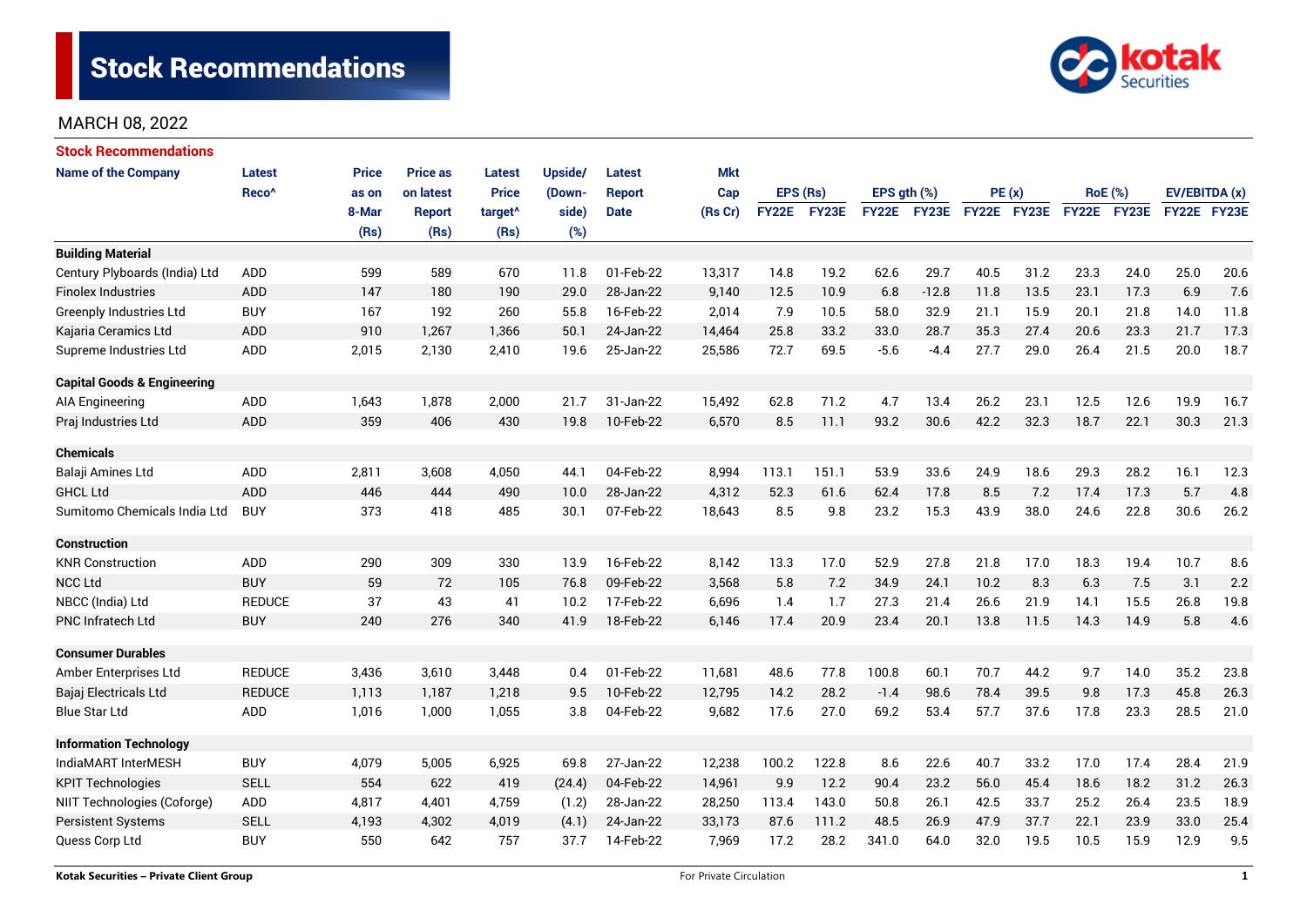

| <b>Stock Recommendations</b>       |                   |              |                 |                     |         |               |            |              |       |                  |              |             |      |                |      |               |      |
|------------------------------------|-------------------|--------------|-----------------|---------------------|---------|---------------|------------|--------------|-------|------------------|--------------|-------------|------|----------------|------|---------------|------|
| <b>Name of the Company</b>         | Latest            | <b>Price</b> | <b>Price as</b> | <b>Latest</b>       | Upside/ | <b>Latest</b> | <b>Mkt</b> |              |       |                  |              |             |      |                |      |               |      |
|                                    | Reco <sup>^</sup> | as on        | on latest       | <b>Price</b>        | (Down-  | <b>Report</b> | Cap        | EPS (Rs)     |       | EPS $qth$ $(\%)$ |              | PE(x)       |      | <b>RoE</b> (%) |      | EV/EBITDA (x) |      |
|                                    |                   | 8-Mar        | Report          | target <sup>^</sup> | side)   | <b>Date</b>   | (Rs Cr)    | <b>FY22E</b> | FY23E | <b>FY22E</b>     | <b>FY23E</b> | FY22E FY23E |      | FY22E FY23E    |      | FY22E FY23E   |      |
|                                    |                   | (Rs)         | (Rs)            | (Rs)                | (%)     |               |            |              |       |                  |              |             |      |                |      |               |      |
| <b>Metals &amp; Mining</b>         |                   |              |                 |                     |         |               |            |              |       |                  |              |             |      |                |      |               |      |
| <b>MOIL Ltd</b>                    | <b>BUY</b>        | 171          | 170             | 215                 | 25.6    | 18-Feb-22     | 4,559      | 14.5         | 16.4  | 95.9             | 13.1         | 11.8        | 10.4 | 11.5           | 12.2 | 5.8           | 4.4  |
| <b>APL Apollo Tubes Ltd</b>        | <b>BUY</b>        | 828          | 820             | 980                 | 18.4    | 28-Jan-22     | 20,699     | 21.0         | 27.0  | $-27.6$          | 28.6         | 39.4        | 30.7 | 26.7           | 26.8 | 22.7          | 18.0 |
|                                    |                   |              |                 |                     |         |               |            |              |       |                  |              |             |      |                |      |               |      |
| Oil & Gas                          |                   |              |                 |                     |         |               |            |              |       |                  |              |             |      |                |      |               |      |
| Chennai Petroleum Corp             | <b>BUY</b>        | 114          | 104             | 127                 | 11.6    | 25-Jan-22     | 1,695      | 30.3         | 18.2  | 75.1             | $-39.9$      | 3.8         | 6.3  | 24.6           | 12.5 | 6.8           | 8.3  |
| <b>Gujarat Gas</b>                 | <b>ADD</b>        | 522          | 660             | 734                 | 40.6    | 10-Feb-22     | 35,914     | 18.7         | 26.7  | 0.5              | 42.8         | 27.9        | 19.6 | 24.3           | 27.3 | 17.1          | 12.3 |
| <b>MRPL</b>                        | ADD               | 42           | 47              | 50                  | 19.3    | 31-Jan-22     | 7,341      | 1.2          | 6.8   | $-137.5$         | 466.7        | 34.9        | 6.2  | 4.7            | 23.8 | 13.3          | 8.7  |
|                                    |                   |              |                 |                     |         |               |            |              |       |                  |              |             |      |                |      |               |      |
| <b>Paints</b>                      |                   |              |                 |                     |         |               |            |              |       |                  |              |             |      |                |      |               |      |
| Akzo Nobel India Ltd               | <b>BUY</b>        | 1,824        | 1,887           | 2,670               | 46.4    | 14-Feb-22     | 8,518      | 57.9         | 67.2  | 27.3             | 16.1         | 31.5        | 27.1 | 17.9           | 19.7 | 18.9          | 16.1 |
|                                    |                   |              |                 |                     |         |               |            |              |       |                  |              |             |      |                |      |               |      |
| <b>Pharmaceuticals</b>             |                   |              |                 |                     |         |               |            |              |       |                  |              |             |      |                |      |               |      |
| <b>Suven Pharmaceuticals</b>       | <b>REDUCE</b>     | 494          | 561             | 550                 | 11.3    | 17-Aug-21     | 12,553     | 16.9         | 21.1  | 19.0             | 24.9         | 29.2        | 23.4 | 27.6           | 26.5 | 22.7          | 17.7 |
|                                    |                   |              |                 |                     |         |               |            |              |       |                  |              |             |      |                |      |               |      |
| <b>Transportation</b>              |                   |              |                 |                     |         |               |            |              |       |                  |              |             |      |                |      |               |      |
| Aegis Logistics Ltd                | <b>BUY</b>        | 190          | 216             | 310                 | 63.5    | 14-Feb-22     | 6,331      | 12.6         | 13.6  | 28.6             | 7.9          | 15.0        | 13.9 | 20.4           | 19.0 | 8.4           | 7.5  |
| Allcargo Global Logistics          | <b>BUY</b>        | 301          | 346             | 430                 | 42.6    | 15-Feb-22     | 7,416      | 27.7         | 31.3  | 246.3            | 13.0         | 10.9        | 9.6  | 21.2           | 20.1 | 5.8           | 4.8  |
| <b>Blue Dart Express</b>           | <b>BUY</b>        | 5,671        | 6,926           | 7,975               | 40.6    | 01-Feb-22     | 13,496     | 115.0        | 134.0 | 98.3             | 16.5         | 49.3        | 42.3 | 36.2           | 33.3 | 13.9          | 12.0 |
| <b>VRL Logistics Ltd</b>           | <b>BUY</b>        | 423          | 499             | 625                 | 47.6    | 04-Feb-22     | 3,862      | 11.3         | 18.3  | 117.3            | 61.9         | 37.5        | 23.1 | 14.3           | 21.6 | 11.9          | 9.0  |
|                                    |                   |              |                 |                     |         |               |            |              |       |                  |              |             |      |                |      |               |      |
| <b>Others</b>                      |                   |              |                 |                     |         |               |            |              |       |                  |              |             |      |                |      |               |      |
| Bata India Ltd                     | <b>BUY</b>        | 1,724        | 1,895           | 2,380               | 38.1    | 10-Feb-22     | 22,239     | 27.0         | 36.6  | $-509.1$         | 35.6         | 63.9        | 47.1 | 16.3           | 19.4 | 31.1          | 24.8 |
| <b>Central Depository Services</b> | <b>REDUCE</b>     | 1,330        | 1,510           | 1,505               | 13.2    | 10-Feb-22     | 13,965     | 29.9         | 34.8  | 55.7             | 16.4         | 44.5        | 38.2 | 28.5           | 26.6 | 35.2          | 30.1 |
| <b>EPL Ltd</b>                     | <b>ADD</b>        | 153          | 187             | 205                 | 34.4    | 10-Feb-22     | 4,805      | 7.1          | 8.6   | $-6.6$           | 21.1         | 21.5        | 17.7 | 12.1           | 13.2 | 8.4           | 6.9  |
| JK Paper Ltd                       | <b>BUY</b>        | 223          | 232             | 295                 | 32.1    | 17-Feb-22     | 3,975      | 34.1         | 47.7  | 140.1            | 39.9         | 6.5         | 4.7  | 19.2           | 21.5 | 6.2           | 4.2  |
| Radico Khaitan Ltd                 | <b>REDUCE</b>     | 855          | 978             | 970                 | 13.5    | 07-Feb-22     | 11,371     | 21.2         | 26.1  | 4.4              | 23.1         | 40.3        | 32.8 | 15.0           | 16.1 | 25.7          | 22.1 |
| <b>VIP Industries Ltd</b>          | <b>REDUCE</b>     | 631          | 648             | 620                 | (1.7)   | 04-Feb-22     | 8,953      | 6.2          | 12.0  | $-187.3$         | 93.5         | 101.7       | 52.5 | 14.3           | 23.2 | 45.9          | 28.4 |
| Welspun Corp Ltd                   | <b>SELL</b>       | 141          | 173             | 120                 | (14.6)  | 14-Feb-22     | 3,723      | 11.9         | 9.2   | $-49.8$          | $-22.7$      | 11.8        | 15.3 | 7.8            | 5.9  | 4.2           | 4.8  |

*Source: Kotak Securities - Private Client Group*

All recommendations are with a 12 month perspective from the date of the report/update. Investors are requested to use their discretion while deciding the timing, quantity of investment as well as the exit.

NR NoRated. The investment rating and target price, if any, have been suspended temporarily. Such suspension is in compliance with applicable regulation(s) and/or Kotak Securities policies in circumstances when Kotak Secur

Or its affiliates is acting in an advisory capacity in a merger or strategic transaction involving this company and in certain other circumstances.

**NM Not meaningful**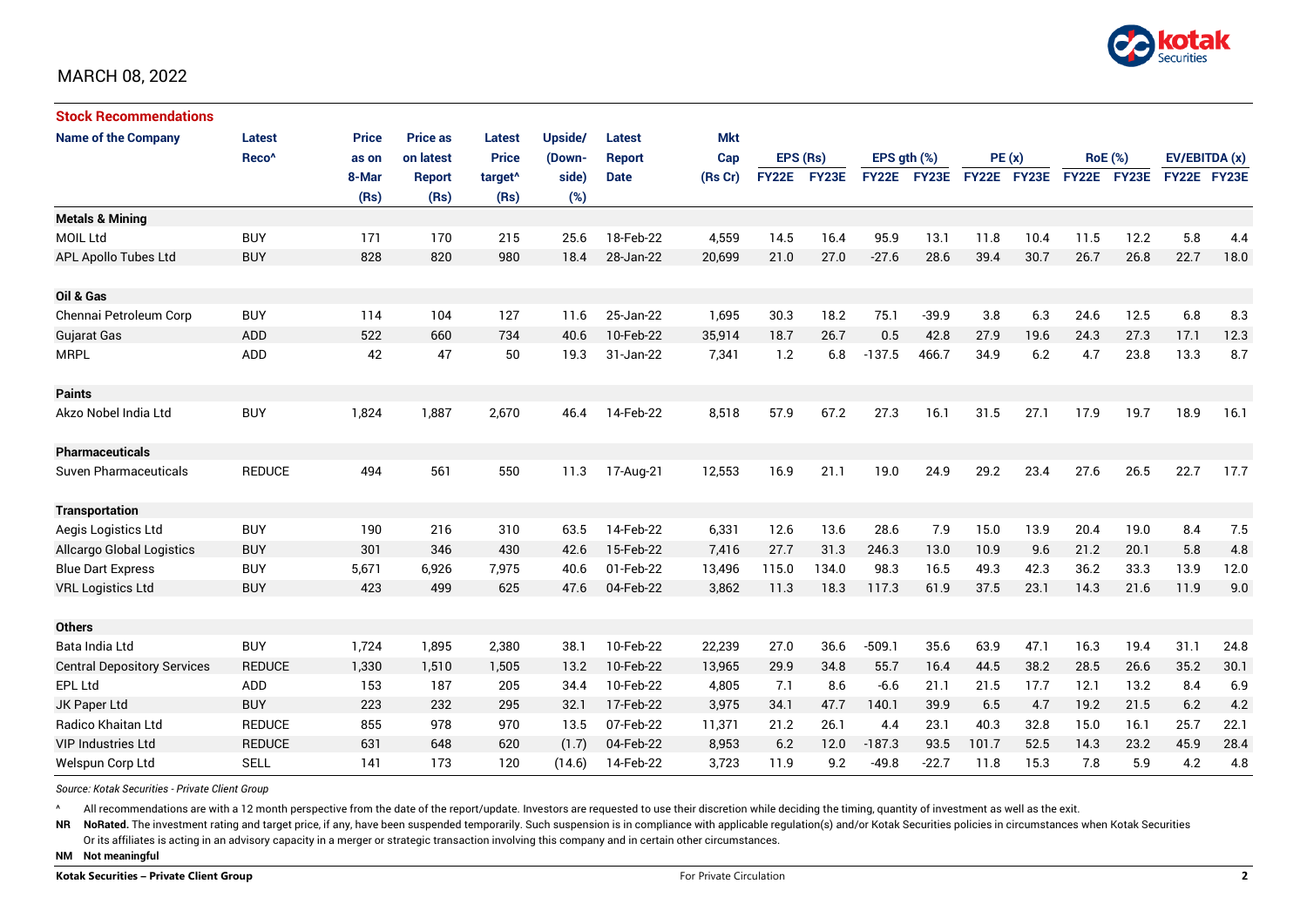

# **RATING SCALE (PRIVATE CLIENT GROUP)**

#### **Definitions of ratings**

| <b>BUY</b>       |   | - We expect the stock to deliver more than 15% returns over the next 12 months                                                                                                                                                                                                                                                                                                                                                     |
|------------------|---|------------------------------------------------------------------------------------------------------------------------------------------------------------------------------------------------------------------------------------------------------------------------------------------------------------------------------------------------------------------------------------------------------------------------------------|
| <b>ADD</b>       |   | - We expect the stock to deliver 5% - 15% returns over the next 12 months                                                                                                                                                                                                                                                                                                                                                          |
| <b>REDUCE</b>    |   | - We expect the stock to deliver -5% - +5% returns over the next 12 months                                                                                                                                                                                                                                                                                                                                                         |
| <b>SELL</b>      |   | - We expect the stock to deliver $\lt$ -5% returns over the next 12 months                                                                                                                                                                                                                                                                                                                                                         |
| <b>NR</b>        |   | - Not Rated. Kotak Securities is not assigning any rating or price target to the stock.                                                                                                                                                                                                                                                                                                                                            |
|                  |   | The report has been prepared for information purposes only.                                                                                                                                                                                                                                                                                                                                                                        |
| <b>SUBSCRIBE</b> |   | $-$ We advise investor to subscribe to the IPO.                                                                                                                                                                                                                                                                                                                                                                                    |
| <b>RS</b>        |   | - Rating Suspended. Kotak Securities has suspended the investment rating and price target for this stock, either because there is not a sufficient fundamental basis for determining, or there<br>are legal, regulatory or policy constraints around publishing, an investment rating or target. The previous investment rating and price target, if any, are no longer in effect for this stock and<br>should not be relied upon. |
| <b>NA</b>        |   | $-$ Not Available or Not Applicable. The information is not available for display or is not applicable                                                                                                                                                                                                                                                                                                                             |
| <b>NM</b>        |   | - Not Meaningful. The information is not meaningful and is therefore excluded.                                                                                                                                                                                                                                                                                                                                                     |
| <b>NOTE</b>      | - | Our target prices are with a 12-month perspective. Returns stated in the rating scale are our internal benchmark.                                                                                                                                                                                                                                                                                                                  |

## **FUNDAMENTAL RESEARCH TEAM (PRIVATE CLIENT GROUP)**

| <b>Shrikant Chouhan</b>                                                                                | <b>Arun Agarwal</b>                                                                                             | <b>Amit Agarwal, CFA</b>            | <b>Hemali Dhame</b>          |
|--------------------------------------------------------------------------------------------------------|-----------------------------------------------------------------------------------------------------------------|-------------------------------------|------------------------------|
| <b>Head of Research</b>                                                                                | Auto & Auto Ancillary                                                                                           | <b>Transportation, Paints, FMCG</b> | <b>Banking &amp; Finance</b> |
| shrikant.chouhan@kotak.com                                                                             | arun.agarwal@kotak.com                                                                                          | agarwal.amit@kotak.com              | Hemali.Dhame@kotak.com       |
| +91 22 6218 5408                                                                                       | +91 22 6218 6443                                                                                                | +91 22 6218 6439                    | +91 22 6218 6433             |
| Jatin Damania                                                                                          | Purvi Shah                                                                                                      | <b>Rini Mehta</b>                   | K. Kathirvelu                |
| Metals & Mining, Midcap                                                                                | Pharmaceuticals                                                                                                 | <b>Research Associate</b>           | <b>Support Executive</b>     |
| jatin.damania@kotak.com                                                                                | purvi.shah@kotak.com                                                                                            | rini.mehta@kotak.com                | k.kathirvelu@kotak.com       |
| +91 22 6218 6440                                                                                       | +91 22 6218 6432                                                                                                | +91 80801 97299                     | +91 22 6218 6427             |
| <b>Sumit Pokharna</b><br>Oil and Gas, Information Tech<br>sumit.pokharna@kotak.com<br>+91 22 6218 6438 | Pankaj Kumar<br><b>Construction, Capital Goods &amp; Midcaps</b><br>pankajr.kumar@kotak.com<br>+91 22 6218 6434 |                                     |                              |

## **TECHNICAL RESEARCH TEAM (PRIVATE CLIENT GROUP)**

| <b>Shrikant Chouhan</b>    | <b>Amol Athawale</b>    |  |
|----------------------------|-------------------------|--|
| shrikant.chouhan@kotak.com | amol.athawale@kotak.com |  |
| +91 22 6218 5408           | +91 20 6620 3350        |  |
|                            |                         |  |

#### **Sayed Haider** Research Associate [sayed.haider@kotak.com](mailto:sayed.haider@kotak.com) +91 22 62185498

#### **DERIVATIVES RESEARCH TEAM (PRIVATE CLIENT GROUP)**

+91 22 6218 5497 +91 33 6615 6273

**Sahaj Agrawal Prashanth Lalu Prasenjit Biswas, CMT, CFTe** [sahaj.agrawal@kotak.com](mailto:sahaj.agrawal@kotak.com) [prashanth.lalu@kotak.com](mailto:prashanth.lalu@kotak.com) [prasenjit.biswas@kotak.com](mailto:prasenjit.biswas@kotak.com)